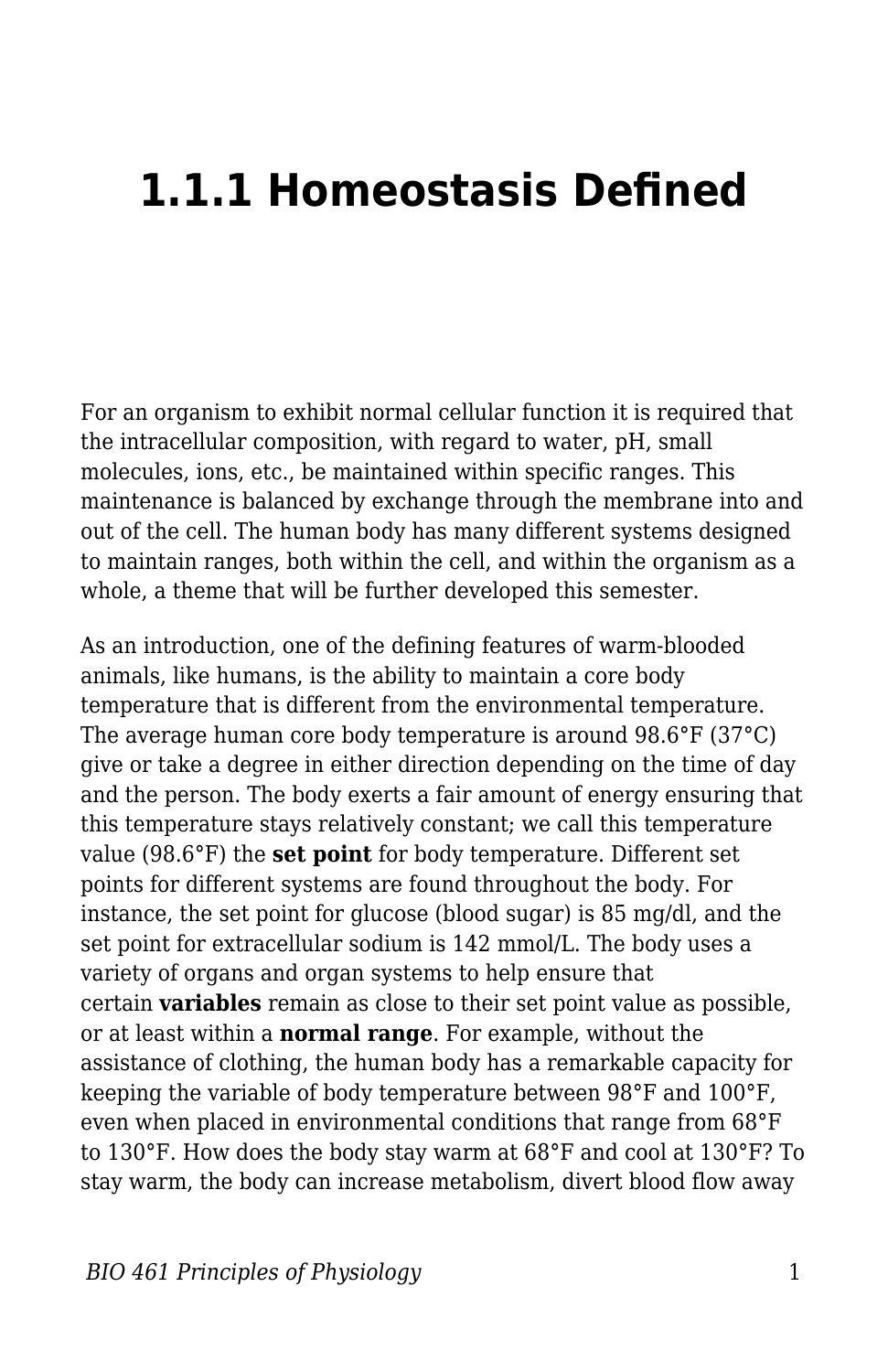from the surface, or cause muscles to shiver. These mechanisms act to generate or conserve heat. Of course, we could also use our higher cognitive abilities and put some clothes on.

Conversely, to stay cool, the body releases water droplets on the surface of the skin, forming sweat, which acts to dissipate heat as the water evaporates. Some desert dwelling animals have adapted the ability to allow their core temperatures to rise without sweating to conserve water. This is how camels conserve water; they allow their body tempartue to increase from 93.2°F to 102.2°F (34°C to 39°C) during the heat of the day. Pregnant camels have been observed to go without water for 16 days without sweating or panting! One of the best desert adaptors is the Arabian Oryx with observed core temperature swings up to 107.6°F (42°C)!

Perhaps most interesting is that sweating (or not sweating), shivering, and blood flow diversions happen automatically; in other words, we do not consciously control them; they just seem to happen. This automatic property of the human body to regulate variables was observed and defined by Claude Bernard in 1854. Then, in 1926, Walter Cannon named this process **homeostasis**. Homeostasis, like many scientific words, is of Greek origin were homeo means "similar or same," and stasis means "standing still or remaining the same." Homeostasis then, by definition, is the ability of the body to maintain relatively stable internal conditions (internal environment) even though the outside world (external environment) is changing. The internal environment is defined as the fluid that surrounds the cells.

As will be explained, the human body undergoes a multitude of highly complex interactions to maintain homeostasis by ensuring that systems function to hold different variables within their normal ranges. These interactions are essential to the survival of the body. An inability to maintain homeostasis may lead to death or diseases such as: diabetes, dehydration, hyperthermia, and even allergic reactions.